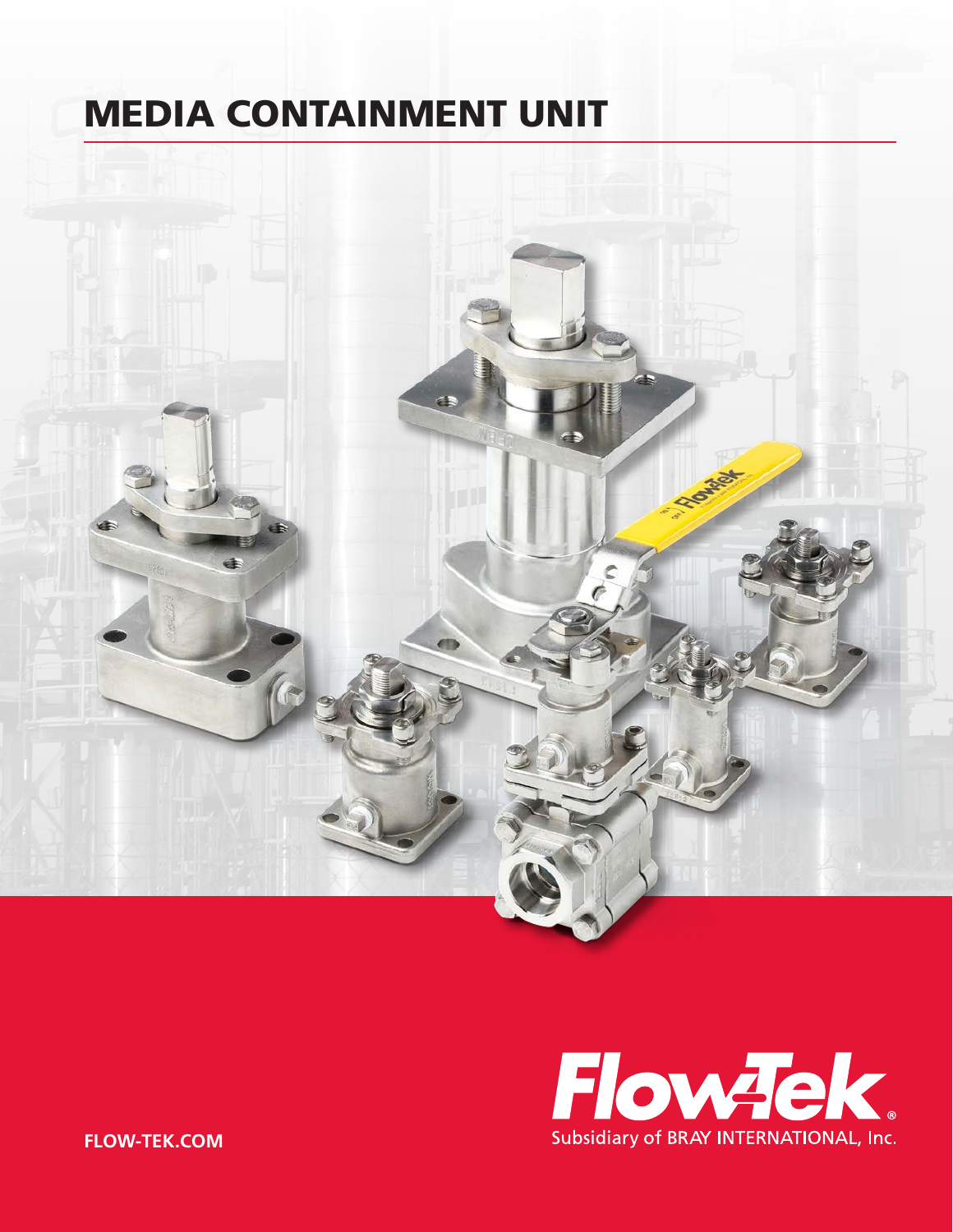# **Flow-Tek**

**1**

**3**

**2 - Leak Detection**

**4 - Sealant Injection**

**6**

**2**

**4 5** Flow-Tek's Media Containment Unit (MCU) is engineered to provide increased environmental protection and plant safety by offering a secondary seal which can be monitored for early detection of stem leaks. The investment cast Stainless Steel unit is highly corrosion resistant and ideal for harsh environments.

Designed for both automated and manual service, the MCU is easily installed in the field onto existing Flow-Tek ball valves. The MCU lowers operating costs by reducing lost production time due to fugitive emissions and unscheduled maintenance.

## APPLICATIONS

- Emission Control
- Severe Media
- High Cycle
- Low & High Temperature
- Monitoring
- Stem Sealant Devices
- Positive Pressure Seal
- Stem Extension

## FEATURES AND BENEFITS

- 1 TIGHT SEALING: Flow-Tek's MCU features live-loaded stem sealing with Belleville springs that automatically compensate for temperature and pressure fluctuations, maintaining a leak-tight seal for extended cycle life. Multiple TFM V-ring stem packing provides the rigid secondary stem seal. A TFM gasket seals against possible leaks between the unit and valve.
- 2 LEAK DETECTION: A strategically placed monitoring connection allows the customer/operator to use a pressure gauge or sniffer sensor for early detection of primary stem seal leaks.
- **3 EXTENDED TEMPERATURE RANGE:** The additional height of the MCU elevates the packing further away from the valve's service media and potential temperature extremes. This allows for tight sealing in both high and low temperature applications.
- 4 SEALANT INJECTION: The MCU can be adapted with a button head check valve to inject sealant for a third seal or for emergency shut-off. An optional second port allows for a combination of monitors, check valve injection or pressure displacement line.
- **5 POSITIVE PRESSURE SEAL:** A positive pressure seal can be accomplished by permanently connecting a pneumatic line to the unit to provide a positive pressure supply that barely exceeds the valve line operating pressure. This ensures against any possible valve stem leaks to the atmosphere.
- **6 MOUNTING EASE:** The housing top pad and stem slot meet Flow-Tek's Secure Mount standards for easy installation of handle or actuator. Installation and maintenance procedures (such as monitoring) can be performed while valve is under full pressure.



**4**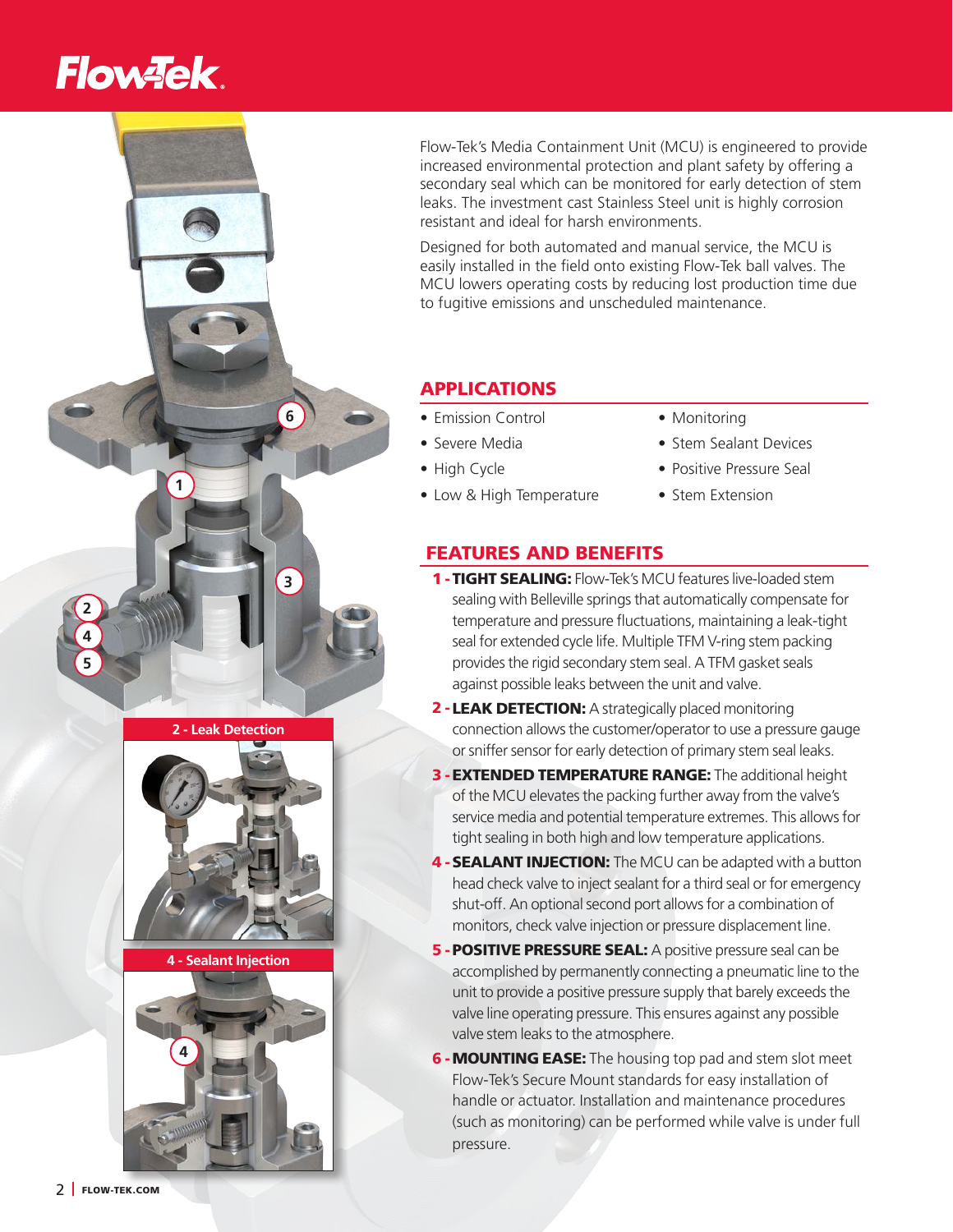

| Unit       |        | <b>Triad</b>                        |                                   | 7000/8000                         | F15/F30                           | <b>RF15/RF30</b> | S7000/S7700          | <b>S85</b>                        |
|------------|--------|-------------------------------------|-----------------------------------|-----------------------------------|-----------------------------------|------------------|----------------------|-----------------------------------|
|            |        | <b>SP</b>                           | <b>FP</b>                         |                                   |                                   |                  |                      |                                   |
| $MCU - 1$  |        | $\frac{3}{4}$ " - 1"                | $\frac{1}{4}$ " - $\frac{3}{4}$ " | $\frac{1}{4}$ " - $\frac{3}{4}$ " | $\frac{1}{2}$ " - $\frac{3}{4}$ " | 1"               | $\frac{1}{2}$ " - 1" | $\frac{1}{2}$ " - $\frac{3}{4}$ " |
| $MCU - 2$  |        |                                     |                                   | $1" - 1\frac{1}{4"$               | 1"                                | $1\frac{1}{2}$ " | $1\frac{1}{2}$ "     | $1" - 11/4"$                      |
| $MCU - 3$  | HES    | $1\frac{1}{4}$ " - $1\frac{1}{2}$ " | $1" - 1\frac{1}{4"$               | $1\frac{1}{2}$ " - 2"             | $1\frac{1}{2}$ " - 2"             | 2"               | 2"                   | $1\frac{1}{2}$ " - 2"             |
| $MCU - 3T$ | $\geq$ | $2" - 2\frac{1}{2}"$                | $1\frac{1}{2}$ " - 2"             |                                   |                                   |                  |                      |                                   |
| $MCU - 4$  |        |                                     | 3"                                | $3" - 4"$                         | $2\frac{1}{2}$ " - 4"             | $3" - 6"$        | $3" - 4"$            |                                   |
| $MCU - 5$  |        |                                     | 4"                                | $6" - 8"$                         | $6" - 8"$                         | $8" - 10"$       |                      |                                   |
| $MCU - 1$  |        | $20 - 25$                           | $8 - 20$                          | $8 - 20$                          | $15 - 20$                         | 25               | $15 - 25$            | $15 - 20$                         |
| $MCU - 2$  |        |                                     |                                   | $25 - 32$                         | 25                                | 40               | 40                   | $25 - 32$                         |
| $MCU - 3$  | ETERS  | $32 - 40$                           | $25 - 32$                         | $40 - 50$                         | $40 - 50$                         | 50               | 50                   | $40 - 50$                         |
| $MCU - 3T$ | MILLIM | $50 - 65$                           | $40 - 50$                         |                                   |                                   |                  |                      |                                   |
| $MCU - 4$  |        |                                     | 80                                | $80 - 100$                        | 65 - 100                          | $80 - 150$       | $80 - 100$           |                                   |
| $MCU - 5$  |        |                                     | 100                               | $150 - 200$                       | $150 - 200$                       | $200 - 250$      |                      |                                   |

### VALVE COMPATIBILITY

Consult factory for 2½" Series 7000/8000 and 2½", 3" Series S85 MCU sizing. MCU will add additional torque per Tech Bulletin 1005.

### COMPONENTS AND MATERIALS

| <b>Item</b>  | <b>Description</b>          | <b>Material</b> | Qty.           |
|--------------|-----------------------------|-----------------|----------------|
| $\mathbf{1}$ | <b>Body Housing</b>         | A351 Gr CF8M    | $\mathbf{1}$   |
| 2            | Stem                        | SS316           | 1              |
| 3            | Stem Packing                | <b>TFM</b>      | 1 Set          |
| 4            | Packing Protector           | <b>PFFK</b>     | 1              |
| 5            | Gasket                      | <b>TFM</b>      | 1              |
| 6            | Thrust Washer               | Tek-Fil         | 1              |
| 7            | Thrust Washer Protector     | <b>PFFK</b>     | $\mathbf{1}$   |
| 8            | Packing Gland Sleeve        | SS301           | 1              |
| 9            | <b>Belleville Spring</b>    | SS301           | $\overline{2}$ |
| 10           | Tab Lock Washer             | SS304           | 1              |
| 11           | Packing Gland Nut           | SS304           | $\mathbf{1}$   |
| 12           | <b>Mounting Bolts</b>       | Stainless Steel | 4              |
| 13           | Mounting Bolt Spring Washer | Stainless Steel | 4              |
| 14           | Plug                        | Stainless Steel | 1              |